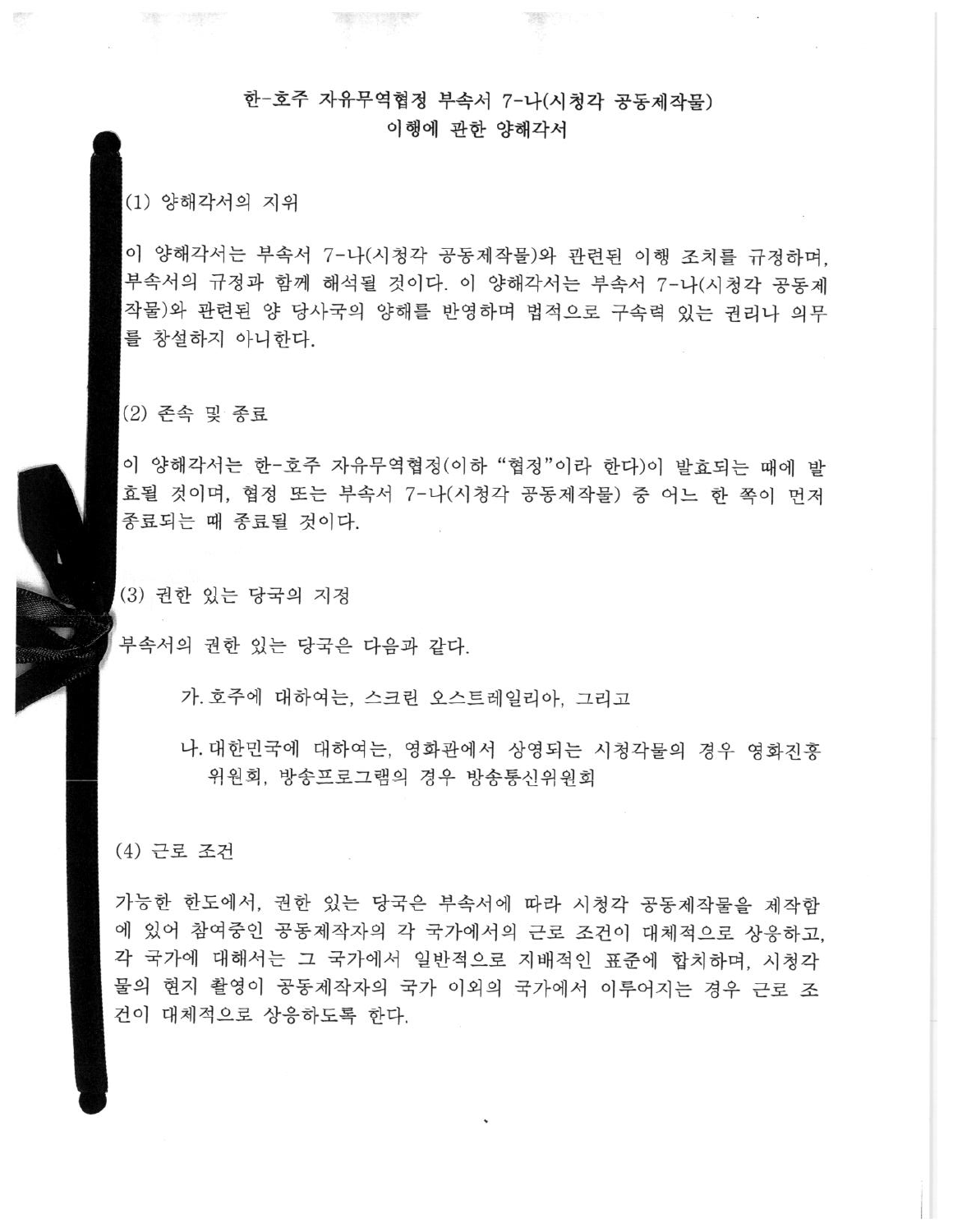# (5) 공동제작 계약

시청각물을 승인함에 있어, 권한 있는 당국은 공동제작자 간의 계약이 공동제작 자가 부속서의 제5조제2항 및 제3항에 따라서만 부속서의 제5조(혜택의 부여)에 언급된 혜택을 부여 또는 배분할 수 있도록 규정할 것을 보장할 것이다.

2014년 10월 4일에 부산에서, 동등한 효력을 가지는 한국어 및 영어로 서명되었 다.

 $NblnN$ 

Fiona Cameron 최고 운영 책임자 스크린 오스트레일리아를 대표하여

김의석 위원장 한국영화진흥위원회를 대표하여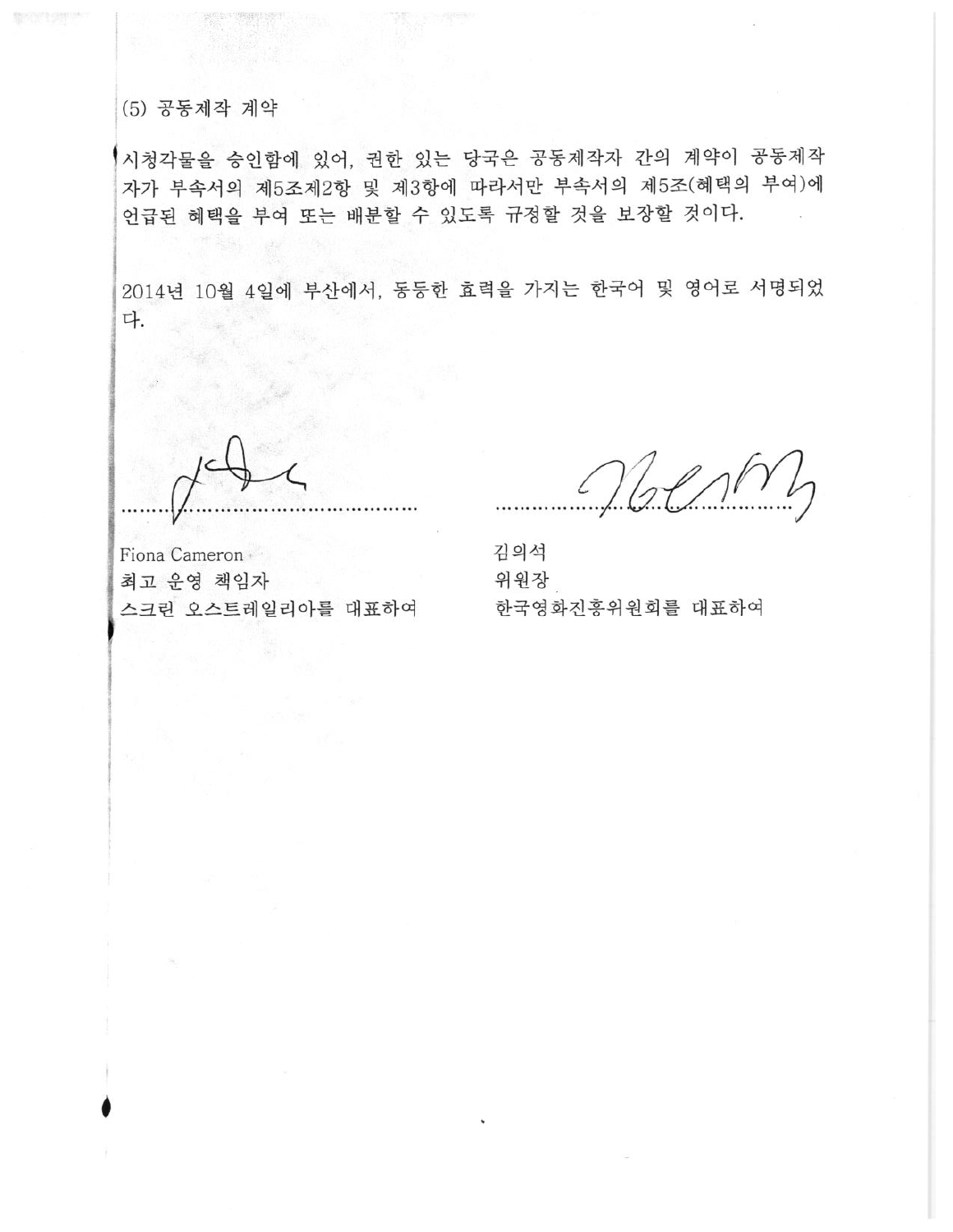## Memorandum of Understanding Implementing Annex 7-B on Audiovisual Co-Production to the Korea-Australia Free Trade Agreement

(1) Status of Memorandum of Understanding

This Memorandum of Understanding constitutes an implementing arrangement in respect of the Annex 7-B on Audiovisual Co-Production, and will be read in conjunction with the provisions of the Annex. This Memorandum of Understanding reflects the understandings of the Parties in respect of the Annex 7-B on Audiovisual Co-Production and does not create legally binding rights or obligations.

(2) Duration and Termination

This Memorandum of Understanding will come into effect when the Korea-Australia Free Trade Agreement ("the Agreement") enters into force and will be terminated when the Agreement or Annex 7-B on Audiovisual Co-Production is terminated, whichever occurs earlier.

(3) Designation of Competent Authorities

The competent authorities for the Annex are,

- for Australia, Screen Australia, and
- for the Republic of Korea, the Korean Film Council (KOFIC) for audiovisual works which are intended to be shown in cinemas, and the Korean Communications Commission(KCC) for broadcasting programmes.

## (4) Working Conditions

To the extent possible, the competent authorities will satisfy themselves that conditions of work in the making of audiovisual co-productions under the Annex in each of the countries of the participating co-producers are in broad terms comparable and, in relation to each country, consistent with the standards generally prevailing in that country, and that in the event that location shooting of the audiovisual work takes place in a country other than that of a co-producer, conditions will be, in broad terms, comparable.

### (5) Co-producer Contracts

In approving audiovisual works, the competent authorities will ensure that the contracts between the co-producers provide that a co-producer may only assign or dispose of the benefits referred to in Article 5 (Entitlement to Benefits) of the Annex in accordance with paragraph 2 and 3 of Article 5 of the Annex.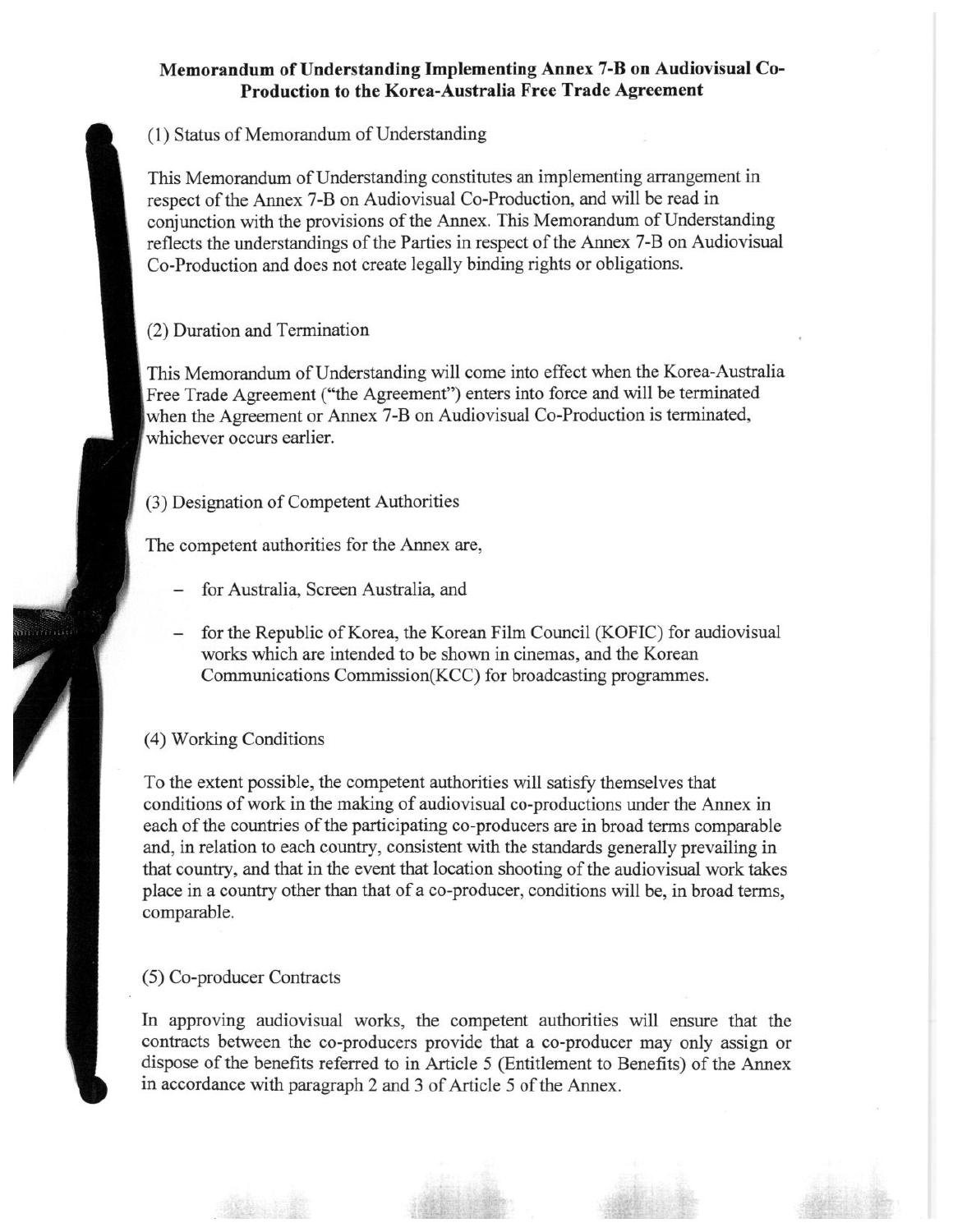Signed at Busan on 4 October, 2014 in the Korean and English languages, both texts having equal validity.

**THE REAL PROPERTY** 

Ms Fiona Cameron Chief Operating Officer For Screen Australia

 $\ell$ 1 $N$ 

Mr Eui-suk Kim Chairman For Korean Film Council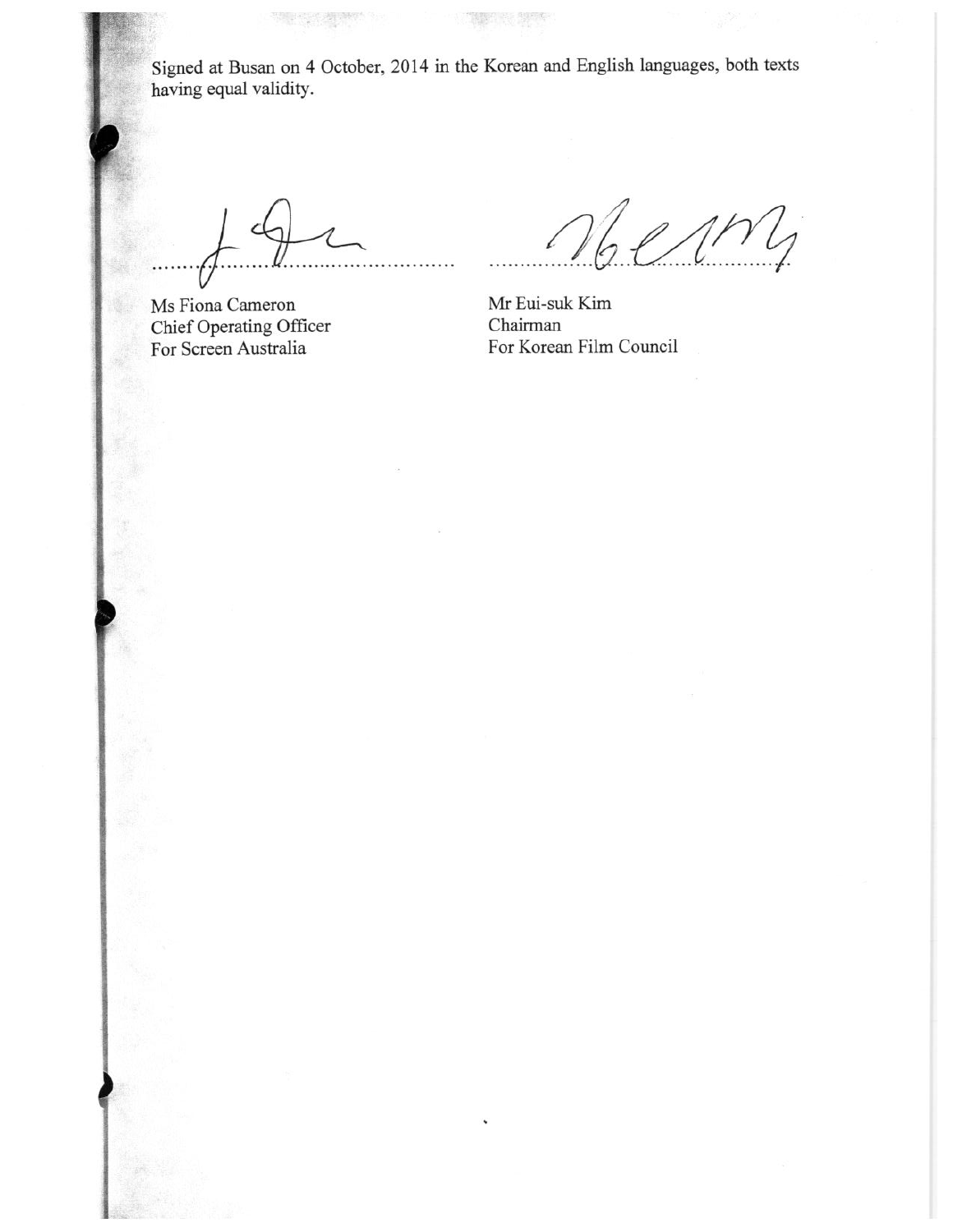## **ANNEX 7-B AUDIOVISUAL CO-PRODUCTION**

#### ARTICLE 1: COMPETENT AUTHORITIES

1. Each Party shall designate a competent authority for the purpose of implementing this Annex. Either Party may change its appointed competent authority by giving notice to the other Party through diplomatic channels. The change in competent authority shall take effect 28 days after the notice has been received.

2. The competent authorities may examine the implementation of this Annex and consult with each other to resolve any difficulties arising out of its application.

### ARTICLE 2: APPROVAL OF AUDIOVISUAL CO-PRODUCTIONS

1. Provisional approval from the competent authorities should be received before the commencement of the making of an audiovisual co-production work, subject to each Party's relevant domestic regulatory or policy arrangements. It is the responsibility of the co-producer or co-producers to provide any documentation required by the competent authorities to enable the competent authorities to complete their provisional approval processes.

2. In granting provisional approval to an audiovisual work as an audiovisual co-production, each competent authority may stipulate conditions of approval, framed in order to achieve the general aims and objects of this Annex.

3. Upon completion of production, it is the responsibility of the co-producers to submit to the competent authorities the completed audiovisual work and any documentation required by the competent authorities to enable the competent authorities to complete their approval process.

4. In granting provisional or final approval to audiovisual works under this Annex, the competent authorities, in consultation, shall apply the provisions of this Annex, and recognise the arrangements made in the *Memorandum of Understanding on the Implementation of the Annex on Audiovisual Co-Production*.

5. In the event that approval by both the competent authorities is not granted, the audiovisual work concerned shall not be considered to be approved for the purposes of this Annex.

6. An audiovisual work will be recognised as having completed the provisional or final approval process, as applicable, once the competent authority provides written notification to the co-producer that the approval has been granted and specifies the conditions upon which the approval is granted.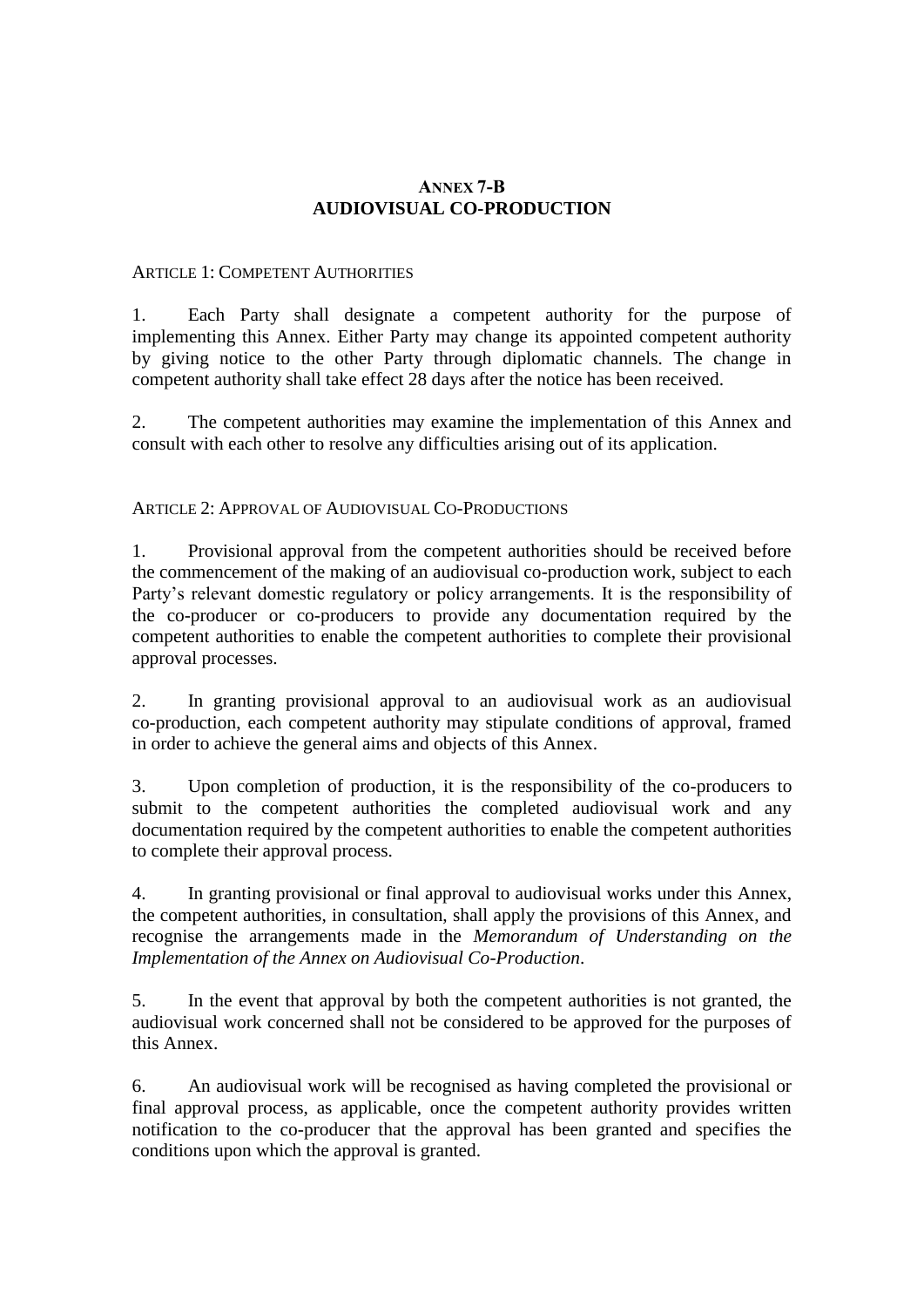7. The approval of an audiovisual work as an audiovisual co-production by the competent authorities shall not bind the relevant authorities of either Party to permit the public exhibition of the resulting audiovisual co-production.

## ARTICLE 3: CO-PRODUCER STATUS

The competent authorities shall ensure that:

- (a) the Australian co-producer satisfies all the conditions relating to status which would be required to be fulfilled, if that co-producer were the only producer, in order for the production to be eligible as an Australian audiovisual work under Australian legislation;
- (b) the Korean co-producer satisfies all the conditions relating to status which would be required to be fulfilled, if that co-producer were the only producer, in order for the production to be eligible as a Korean audiovisual work under Korean legislation; and
- (c) none of the co-producers are linked by common management, ownership or control, save to the extent that it is inherent in the making of the audiovisual co-production itself.

ARTICLE 4: THIRD COUNTRY CO-PRODUCTIONS

1. Where either Party maintains with a third country an audiovisual co-production agreement, or arrangement of less-than-treaty status, the competent authorities may jointly approve an audiovisual work as an audiovisual co-production under this Annex that is to be made in conjunction with a co-producer from that third country.

2. Both the financial and creative contributions of a third country co-producer shall account for not less than the percentage required under each Party's relevant domestic regulatory or policy arrangements.

3. Any third country co-producer shall fulfil all conditions relating to status which would be required to be fulfilled to produce an audiovisual work under the terms of the co-production agreement, or arrangement of less-than-treaty status, in force between that co-producer's country and either Party.

### ARTICLE 5: ENTITLEMENT TO BENEFITS

1. An audiovisual co-production shall be entitled to: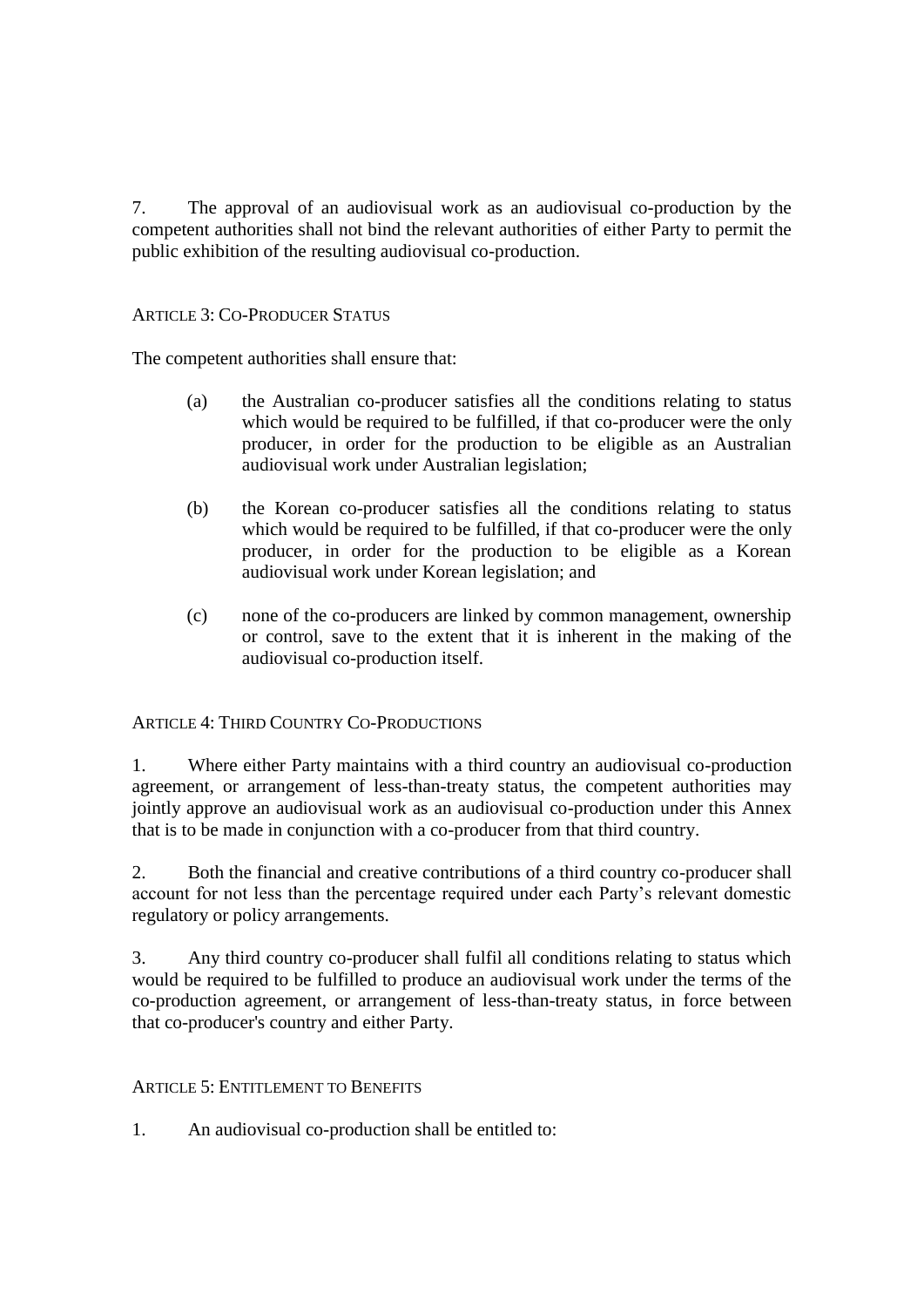- (a) the full enjoyment of all the benefits which are accorded to national audiovisual works of either Party; and
- (b) any benefits which may be granted to national audiovisual works of either Party, subject to that Party's laws as in force from time to time.

2. Any subsidies, tax incentives, or other financial incentives which may be granted by either Party in relation to an audiovisual co-production shall accrue to the coproducer who is permitted to claim those benefits in accordance with the existing measures of that Party.

3. Such subsidies, tax incentives or other financial benefits shall not be assigned or disposed of except to or for the benefit of an enterprise or national of that Party, or in the case of a third country co-production under Article 4 (Third Country Co-Productions) of this Annex, any individual or enterprise that falls within the relevant scope of the audiovisual agreement or arrangement of less-than-treaty status referred to in that Article.

4. An audiovisual work made in accordance with an approval by the competent authorities under this Annex but completed after the termination of this Annex shall be treated as an audiovisual co-production and its co-producers shall accordingly be entitled to all the benefits of this Annex.

### ARTICLE 6: IMPORT OF EQUIPMENT

Each Party shall provide, in accordance with its respective laws, regulations and procedures, temporary admission of cinematographic and technical equipment for the making of audiovisual co-productions free of import duties and taxes. The equipment may be exported by the importer free of duties and taxes, in accordance with the respective Party's laws, regulations and procedures.

### ARTICLE 7: IMMIGRATION FACILITATION

Each Party shall permit nationals of the other Party, and in the case of a third country co-production under Article 4 (Third Country Co-Productions) of this Annex, any individual that falls within the relevant scope of the audiovisual agreement or arrangement of less-than-treaty status referred to in that Article, to travel to, enter and remain in its territory for the purpose of making or exploiting an audiovisual coproduction, subject to the requirement that such individuals comply with the laws, regulations and procedures relating to entry into and temporary stay in its territory.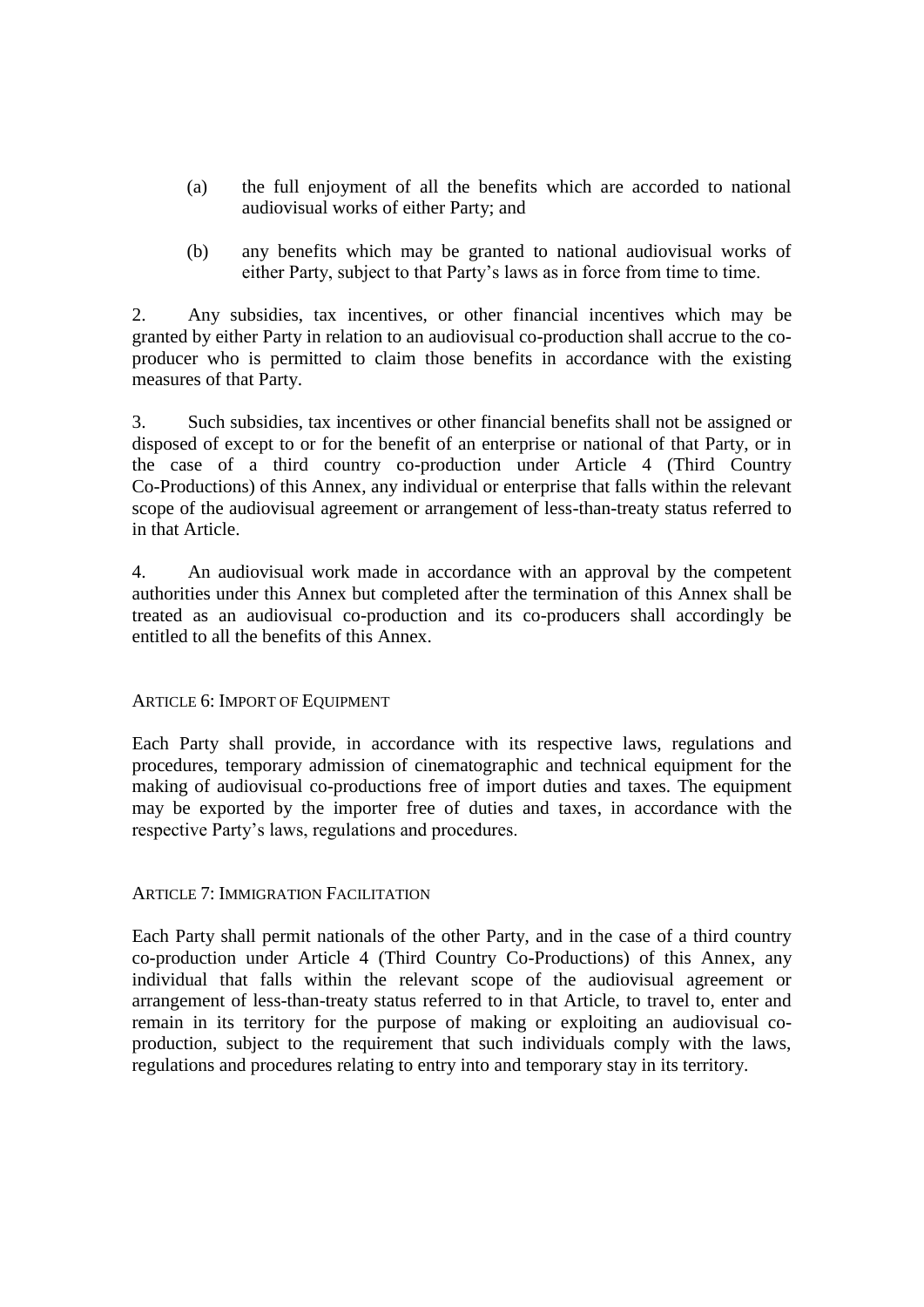#### ARTICLE 8: CONTRIBUTIONS

1. Each co-producer shall have a financial contribution of not less than 20 per cent of the total financial contribution for an audiovisual co-production other than animation works intended for broadcast use. With respect to broadcast animation works, this contribution shall not be less than the percentage required under each Party's relevant domestic regulatory or policy arrangements.

2. The performing, technical and craft contribution (being the "creative" contribution) of each co-producer to an audiovisual co-production shall be in reasonable proportion to each co-producer's financial contribution.

### ARTICLE 9: LOCATION FILMING

The competent authorities shall have the power to approve location filming in a country other than the countries of the participating co-producers.

#### $ARTICLE 10. PARTICIPATION$

1. Subject to the provisions of Article 10.2 to 10.5 of this Annex, individuals participating in the making of audiovisual co-productions shall be co-producers.

2. Performers who are citizens or permanent residents of countries other than the participating co-production countries may be engaged in the audiovisual co-production:

- (a) where the competent authorities are satisfied that there are exceptional circumstances;
- (b) where script or financing of the audiovisual co-production dictates their participation; or
- (c) in the case of approved location filming in a country other than that of the participating co-production countries, in minor roles where this is reasonably necessary.

3. Where the competent authorities have approved location filming in a country other than that of the participating co-production countries in accordance with Article 9, citizens or permanent residents of that country may be employed as crowd artists or to perform other services necessary for the location work to be undertaken.

4. The competent authorities may approve the participation of restricted numbers of technical personnel who are citizens or permanent residents of countries other than the participating co-production countries where the competent authorities are satisfied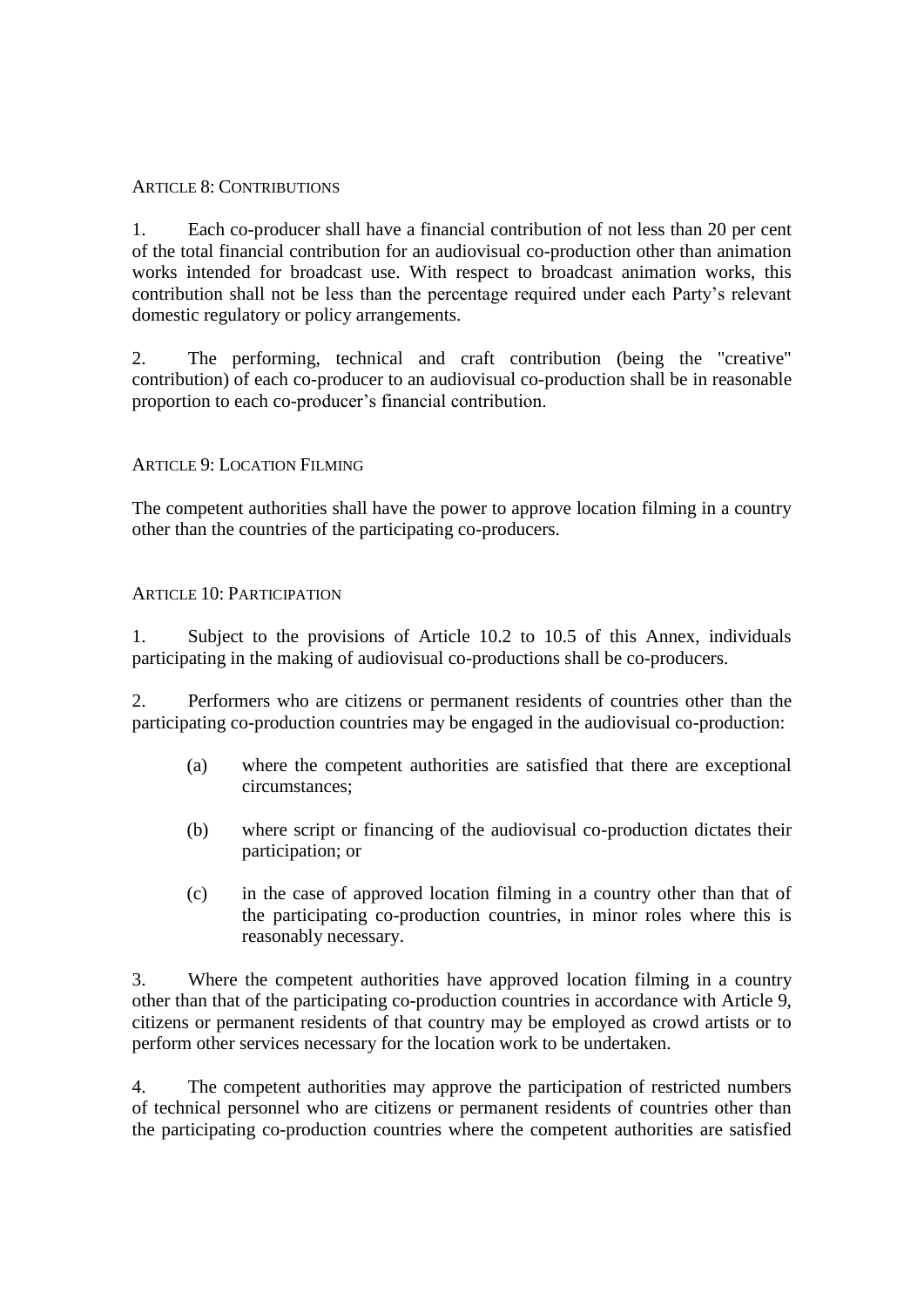that the relevant technical expertise is not available in the co-producers' countries at the time the audiovisual co-production is made.

5. Unless otherwise approved by the competent authorities, screenwriters involved in the making of audiovisual co-productions shall be nationals of either Party.

## ARTICLE 11: FOOTAGE

At least 90 per cent of the footage included in an audiovisual co-production shall, subject to any departure from this rule which is approved by the competent authorities, be specially shot or otherwise created for that audiovisual work.

### ARTICLE 12: MAKING UP TO FIRST-RELEASE PRINT

The competent authorities shall ensure that audiovisual co-productions are made and processed up to the creation of the first-release print or digital equivalent in the territory of the Parties or, where there is a third country co-producer, that co-producer's country.

#### ARTICLE 13: ACKNOWLEDGMENTS AND CREDITS

The competent authorities shall ensure that each audiovisual co-production includes either a separate credit title indicating that the audiovisual work is either an "Australian-Korean co-production" or a "Korean-Australian co-production", or where relevant, a credit which reflects the participation of the Parties and the country of the third country co-producer.

### ARTICLE 14: TAXATION

Notwithstanding any other provision of this Annex other than Article 6, for the purposes of taxation the laws in force in each Party shall apply subject to the provisions of any tax treaty between the Parties.

#### ARTICLE 15: BALANCE

1. An overriding aim of the Annex, as monitored by the competent authorities, shall be to ensure that an overall balance is achieved between the Parties with respect to:

- (a) the contribution to the production costs of all audiovisual co-productions;
- (b) the use of studios and laboratories;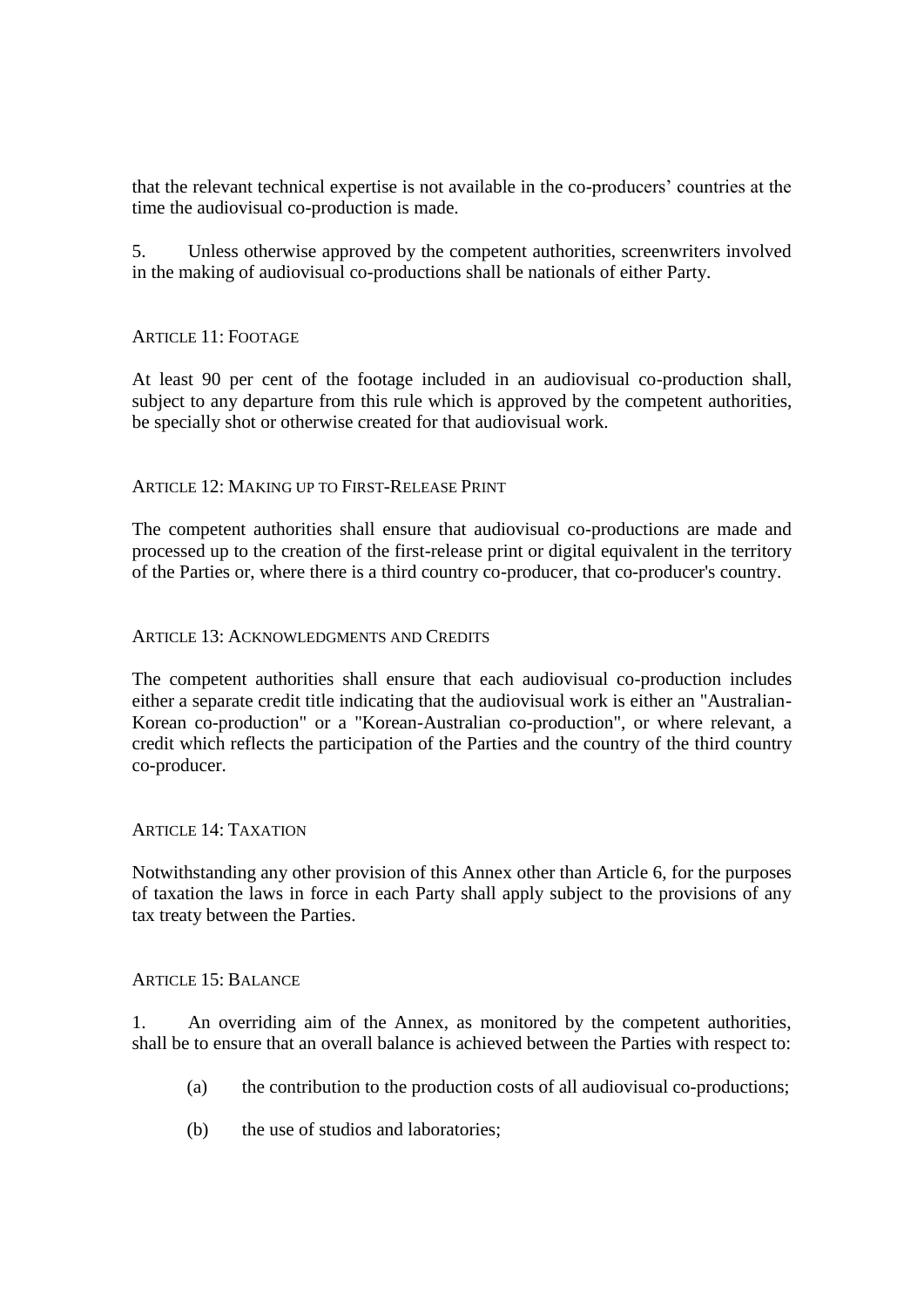- (c) the employment of all performing, craft and technical personnel, measured on a straight head count basis; and
- (d) the participation in each of the major performing, craft and technical categories and in particular, that of the writer, director and lead cast, over each period of three years commencing on the date that this Annex enters into force.

2. Either competent authority may withhold approval of an audiovisual work as an audiovisual co-production on the basis that the overriding aim of overall balance referred to in paragraph 1 would be prejudiced by such approval.

## ARTICLE 16: INSTITUTIONAL MECHANISM

Each Party may request the establishment of an *ad hoc* Committee to discuss any matter related to the implementation of this Annex by delivering a written request to the competent authority of the other Party and the other Party shall give due consideration to the request. The *ad hoc* Committee shall comprise appropriate senior officials from appropriate ministries and agencies of each Party. The *ad hoc* Committee shall discuss the matter at a time and place agreed to by the Parties.

### ARTICLE 17: DISPUTE SETTLEMENT

1. A Party may request consultations with the other Party regarding any matter arising under this Annex by delivering a written request to the competent authority of the other Party. Consultations shall commence promptly after a Party delivers a request for consultations to the competent authority of the other Party. The Parties shall make every attempt to arrive at a mutually satisfactory resolution of the matter.

2. If the consultations under paragraph 1 fail to resolve the matter within 60 days after the date of receipt of a request for consultations, either Party may request good offices, conciliation, mediation or non-binding arbitration. The *ad hoc* Committee shall decide the processes for resolution of the matter.

3. Chapter 20 (Dispute Settlement) of the FTA between Australia and Korea shall not apply to any matter or dispute arising under this Annex.

### ARTICLE 18: IMPLEMENTING ARRANGEMENTS

l. The Parties acknowledge the *Memorandum of Understanding Implementing the Annex on Audiovisual Co-Production* ("the Memorandum of Understanding")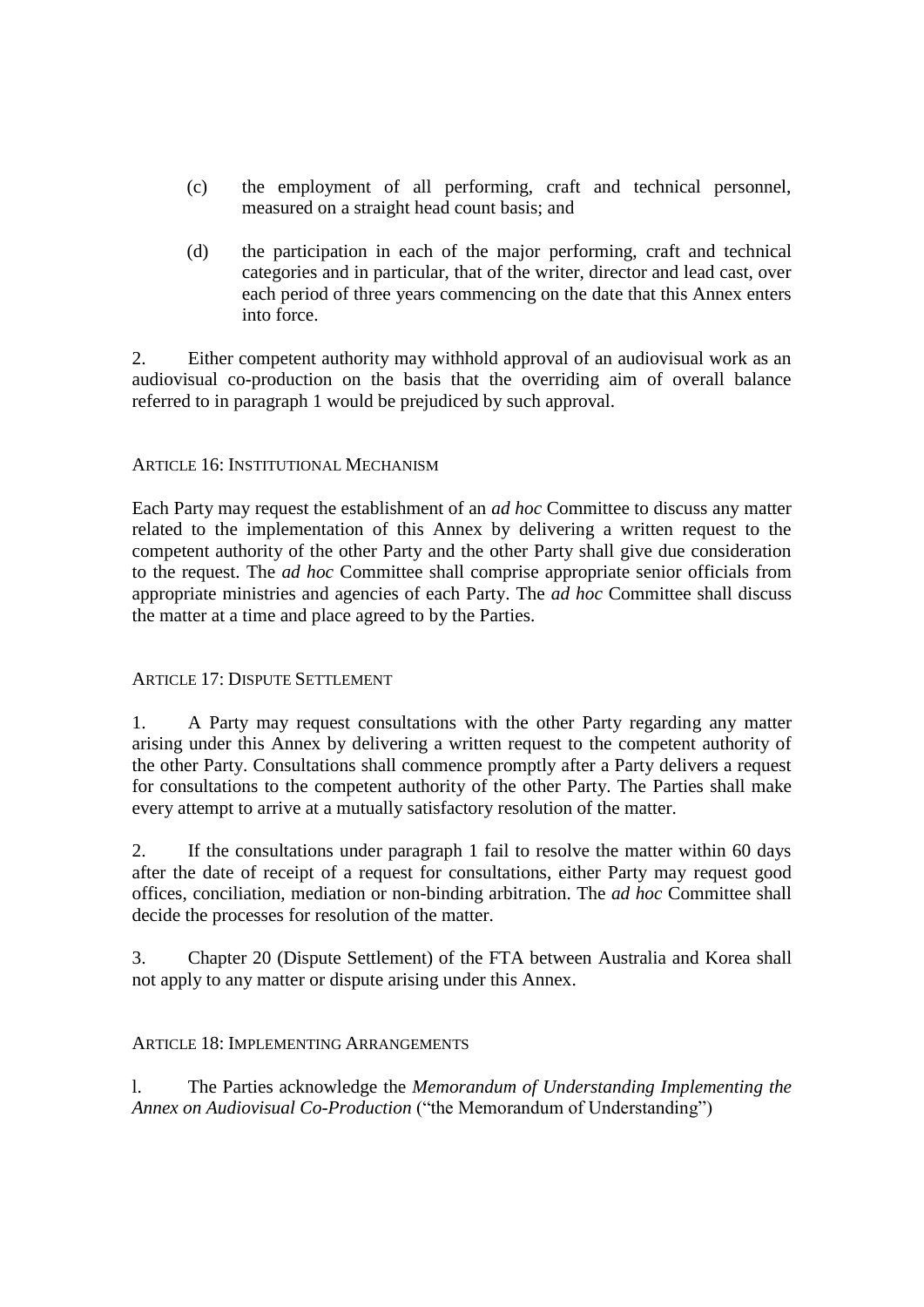2. The Parties recognise that the responsibilities and arrangements established under the Memorandum of Understanding will apply in order to assist the implementation of this Annex.

### ARTICLE 19: REVIEW

1. The Parties recognise the evolving nature of the audiovisual sector, in particular the role of technology.

2. The competent authorities shall review the operation of this Annex as required and make any proposals considered necessary for any modification thereof.

ARTICLE 20: SCOPE AND INTERPRETATION OF THE ANNEX

1. To the extent of any inconsistency between this Annex and any other provision in the Agreement, this Annex shall prevail to the extent of the inconsistency.

2. Nothing in this Annex shall be used to construe any other provision in the Agreement. No provision elsewhere in the Agreement shall be used to construe any provision in this Annex.

3. For greater certainty, nothing in Section B of Chapter 1 (Initial Provisions and Definitions), Articles 7.2, 7.3, 7.4 and 7.13 of Chapter 7 (Cross-Border Trade in Services), Chapter 10 (Movement of Natural Persons), Chapter 11 (Investment), Chapter 19 (Transparency), Chapter 20 (Dispute Settlement), Chapter 21 (Institutional Provisions), and Chapter 22 (General Provisions and Exceptions) of this Agreement shall apply to this Annex.

### ARTICLE  $21 \cdot$  DURATION AND TERMINATION

1. Nothing in Article 23.4 (Termination) of this Agreement shall apply to this Annex.

2. This Annex shall remain in force initially for a period of up to three years from the date of entry into force of the Agreement. Either Party may terminate this Annex by providing written notice to terminate to the other Party 180 days before the end of that period. The Annex shall then terminate at the end of the three years.

3. If neither Party terminates this Annex under paragraph 2, it shall automatically remain in force for successive periods, each of three years, unless written notice to terminate is given by either Party at least 180 days before the end of any period of three years, in which case it shall terminate at the end of that period.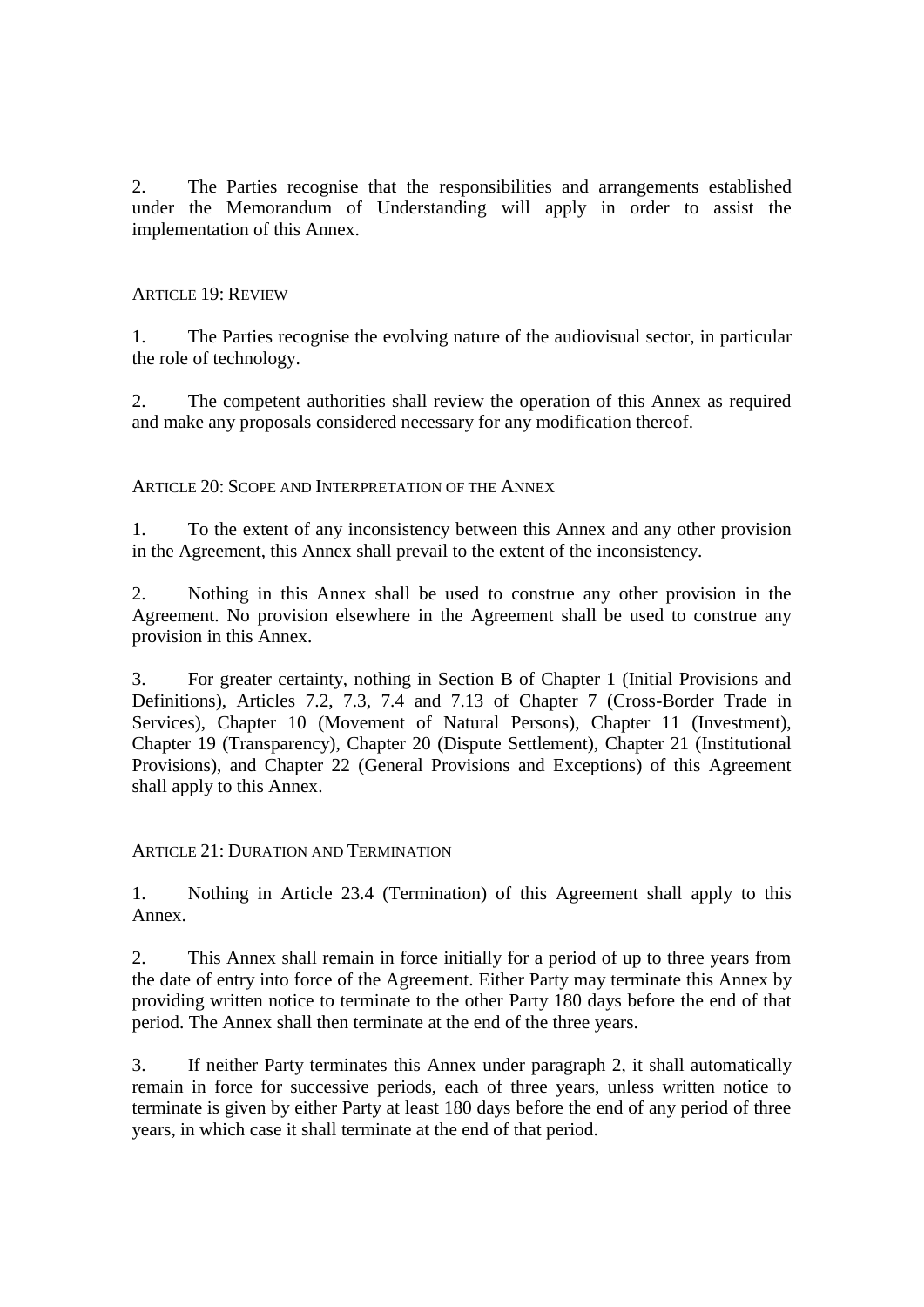4. This Annex is separable, and its termination shall not affect the continued operation of the Agreement. Termination of this Annex shall be governed only by this Article.

#### ARTICLE 22: DEFINITIONS

For the purpose of this Annex:

**audiovisual co-production** means an audiovisual work including films, animations, broadcasting programmes and digital format productions made by one or more co-producers of one Party in cooperation with one or more coproducers of the other Party (or in the case of a third country co-production, with a third country co-producer) which is approved by the competent authorities of each Party, in consultation;

**audiovisual work** means any aggregate of images or of images and sounds, embodied in any material in accordance with each Party's laws and regulations;

**benefits** means all those financial and other incentives which may be offered to audiovisual co-productions by each Party from time to time under Article 5.1 of this Annex;

**competent authority** means the authority or authorities designated as such by each Party;

**co-producer** means one or more nationals or enterprises of a Party that are involved or seeking to be involved in the making of an audiovisual coproduction, or in the case of a third country co-production under Article 4 of this Annex, any individual that falls within the relevant scope of the audiovisual agreement or arrangement of less-than-treaty status referred to in that Article;

**days** means calendar days;

**enterprise** means any entity constituted or organised under applicable law, whether or not for profit, and whether privately or governmentally-owned or controlled, including any corporation, trust, partnership, sole proprietorship, joint venture, association, or similar organisation;

**existing** means in effect on the date of entry into force of this Agreement;

**measure** includes any law, regulation, procedure, requirement, or practice;

**national** means: